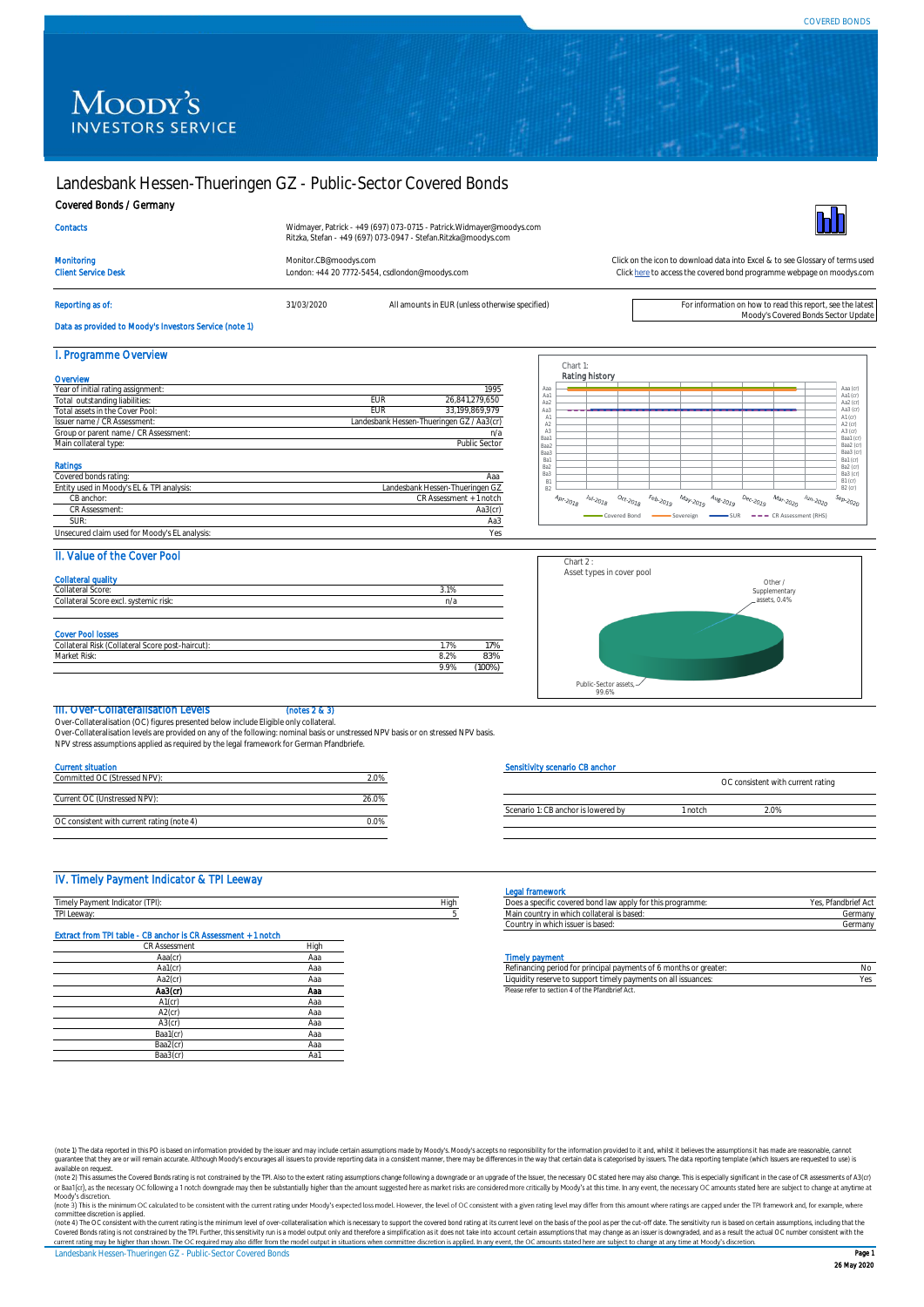## V. Asset Liability Profile





### VI. Performance Evolution





This publication does not announce a credit rating action. For any credit ratings referenced in this publication, please see the<br>ratings tab on the issuer/entity page on <u>www.moodys.com</u><br>for the most updated credit rating action information and<br>rating history.

(note 5) This assumes no prepayment.<br>(note 6) Based on principal flows only. Assumptions include no prepayments, principal collections limited to the portion of assets that make up the amount of the liabilities plus commit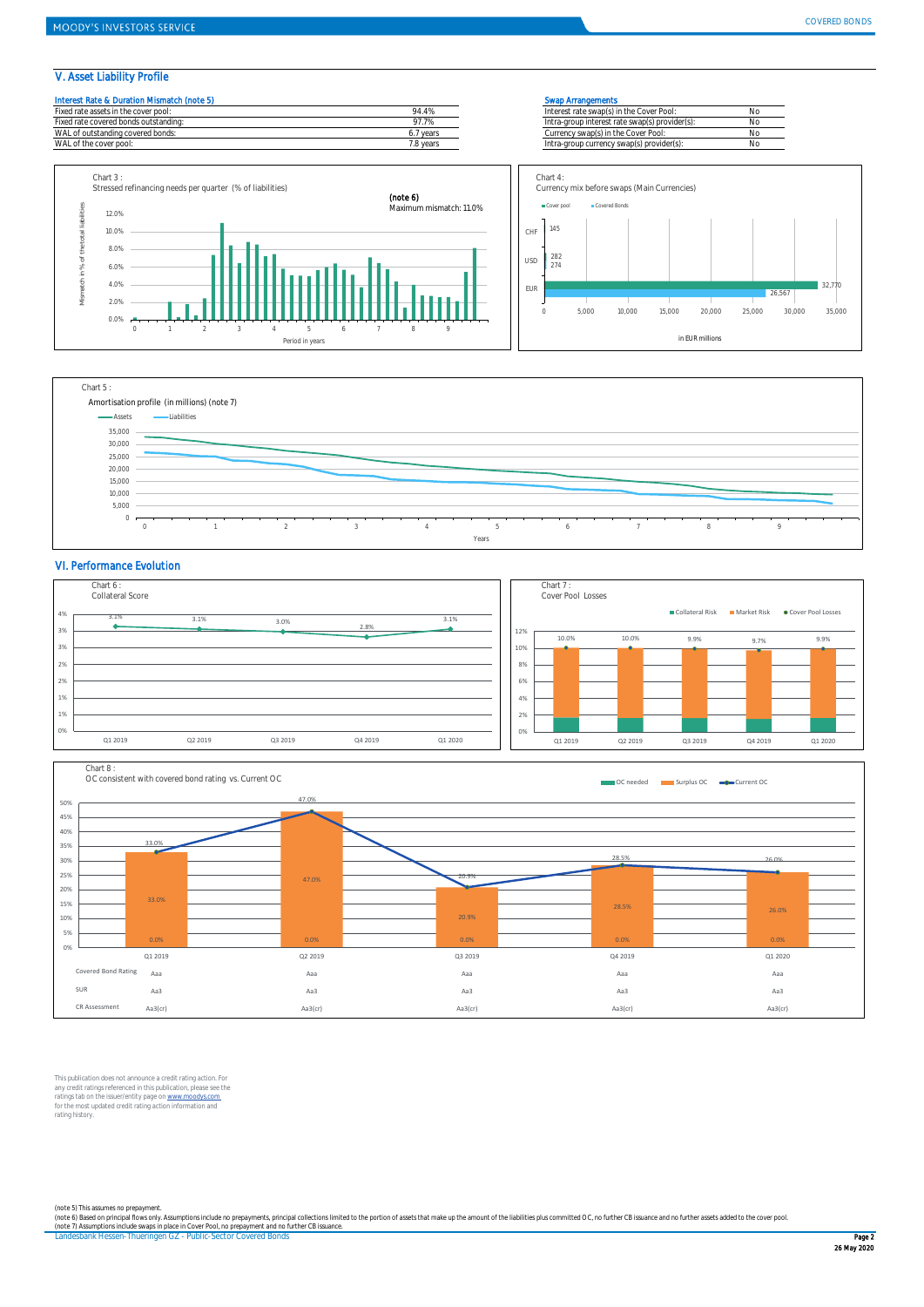## VII. Cover Pool Information - Public Sector Assets

| Overvlew                              |                | Specific Loan and Borrower characteristics       |
|---------------------------------------|----------------|--------------------------------------------------|
| Asset type:                           | Public Sector  | Repo eligible loans / bonds:                     |
| Asset balance:                        | 33.053.504.375 | Percentage of fixed rate loans / bonds:          |
| WA remaining Term (in months):        | 135            | Percentage of bullet loans/bonds:                |
| Number of borrowers:                  | 5,627          | Loans / bonds in non-domestic currency:          |
| Number of loans / bonds:              | 20,593         | Performance                                      |
| Exposure to the 10 largest borrowers: | 32.2%          | Loans / bonds in arrears ( $\geq$ 2months - < 6  |
| Average exposure to borrowers:        | 5.874.090      | Loans / bonds in arrears ( $\geq 6$ months - < 1 |

| <b>Prvlew</b>                         |                | Specific Loan and Borrower characteristics                 |       |
|---------------------------------------|----------------|------------------------------------------------------------|-------|
| Asset type:                           | Public Sector  | Repo eligible loans / bonds:                               | 2.2%  |
| Asset balance:                        | 33,053,504,375 | Percentage of fixed rate loans / bonds:                    | 94.4% |
| WA remaining Term (in months):        |                | Percentage of bullet loans/ bonds:                         | 37.1% |
| Number of borrowers:                  | 5.627          | Loans / bonds in non-domestic currency:                    | 1.2%  |
| Number of loans / bonds:              | 20,593         | Performance                                                |       |
| Exposure to the 10 largest borrowers: | 32.2%          | Loans / bonds in arrears ( $\geq$ 2months - < 6months):    | 0.0%  |
| Average exposure to borrowers:        | 5,874,090      | Loans / bonds in arrears ( $\geq 6$ months - < 12 months): | 0.0%  |
|                                       |                | Loans / bonds in arrears ( $\geq$ 12 months):              | 0.0%  |
|                                       |                | Loans / bonds in a foreclosure procedure:                  | 0.0%  |



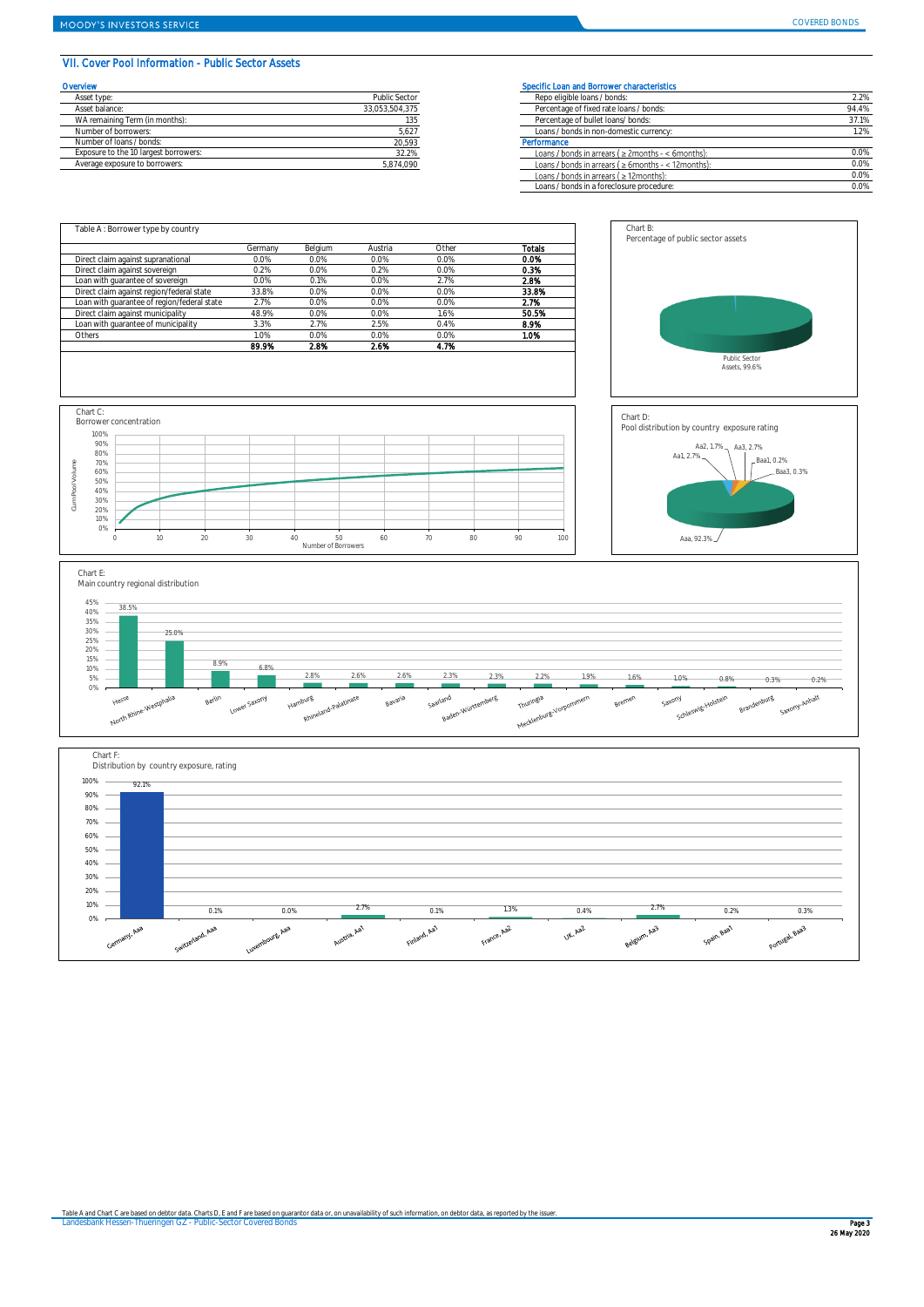## VIII. Cover Pool Information - Supplementary Assets

| Overvlew                       |                      | <b>Specific Loar</b> |
|--------------------------------|----------------------|----------------------|
| Asset type:                    | Supplementary Assets | Repo eligi           |
| Asset balance:                 | 146.365.604          | Percentad            |
| WA remaining Term (in months): |                      | Percentad            |
| Number of assets:              |                      | Assets in            |
| Number of borrowers:           |                      | Performance          |
| Average assets size:           | 2.869.914            | Assets in            |
| Average exposure to borrowers: | 12.197.134           | Assets in            |
|                                |                      |                      |

## **COVERTS Specific Loan and Borrower characteristics**

| Asset type:                    | Supplementary Assets | Repo eligible assets:                               | n/d     |  |
|--------------------------------|----------------------|-----------------------------------------------------|---------|--|
| Asset balance:                 | 146.365.604          | Percentage of fixed rate assets:                    | 100.0%  |  |
| WA remaining Term (in months): |                      | Percentage of bullet assets:                        | 100.0%  |  |
| Number of assets:              |                      | Assets in non-domestic currency:                    | 27.6%   |  |
| Number of borrowers:           |                      | Performance                                         |         |  |
| Average assets size:           | 2,869,914            | Assets in arrears ( $\geq$ 2months - < 6months):    | $0.0\%$ |  |
| Average exposure to borrowers: | 12,197,134           | Assets in arrears ( $\geq 6$ months - < 12 months): | 0.0%    |  |
|                                |                      | Assets in arrears ( > 12 months):                   | 0.0%    |  |
|                                |                      | Assets in a enforcement procedure:                  | $0.0\%$ |  |

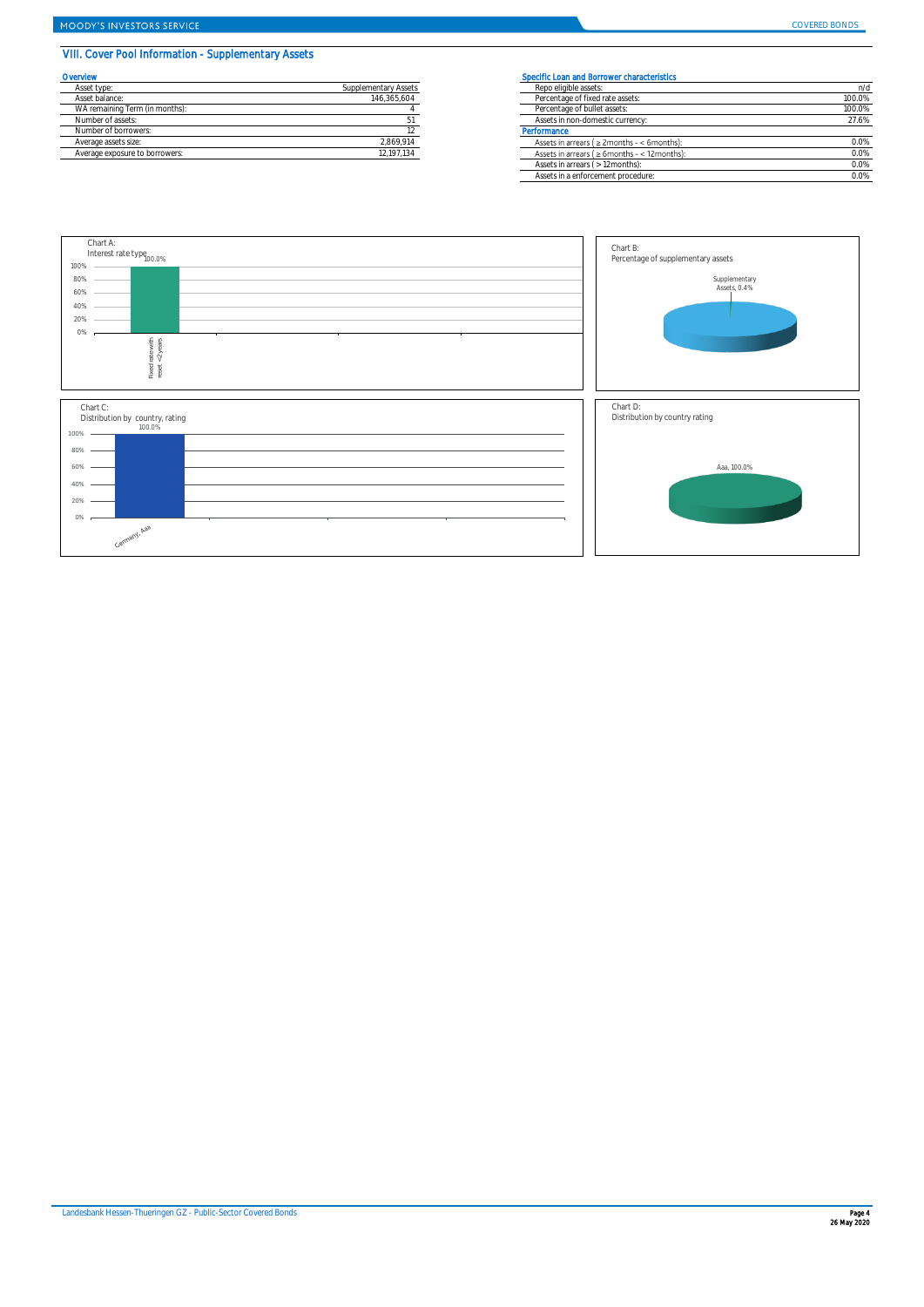## IX. Liabilities Information: Last 50 Issuances

| <b>ISIN</b>  | <b>Serles</b><br><b>Number</b> | Currency   | Outstanding<br><b>Amount</b> | <b>Issuance</b><br><b>Date</b> | <b>Expected</b><br><b>Maturity</b> | <b>Legal Final</b><br><b>Maturity</b> | <b>Interest Rate</b><br><b>Type</b> | Coupon | Principal<br>Payment |
|--------------|--------------------------------|------------|------------------------------|--------------------------------|------------------------------------|---------------------------------------|-------------------------------------|--------|----------------------|
| XF0000HEYVJ8 | n/d                            | <b>EUR</b> | 3.000.000                    | 26/03/2020                     | 26/03/2060                         | 26/03/2060                            | Fixed rate                          | 1.220% | <b>BULLET</b>        |
| XF0000HEYVA7 | n/d                            | <b>EUR</b> | 5,000,000                    | 09/03/2020                     | 09/03/2040                         | 09/03/2040                            | Fixed rate                          | 0.645% | <b>BULLET</b>        |
| XF0000HEYUQ5 | n/d                            | EUR        | 20.000.000                   | 28/01/2020                     | 28/01/2060                         | 28/01/2060                            | Fixed rate                          | 1.210% | <b>BULLET</b>        |
| XS2106579670 | n/d                            | <b>EUR</b> | 750.000.000                  | 22/01/2020                     | 22/01/2030                         | 22/01/2030                            | Fixed rate                          | 0.125% | <b>BULLET</b>        |
| XF0000HEYUG6 | n/d                            | <b>EUR</b> | 25,000,000                   | 15/01/2020                     | 14/01/2060                         | 14/01/2060                            | Fixed rate                          | 1.315% | <b>BULLET</b>        |
| XF0000HEYUC5 | n/d                            | <b>EUR</b> | 5.000.000                    | 13/01/2020                     | 13/01/2060                         | 13/01/2060                            | Fixed rate                          | 1.105% | <b>BULLET</b>        |
| XF0000HEYUD3 | n/d                            | <b>EUR</b> | 5.000.000                    | 13/01/2020                     | 13/01/2060                         | 13/01/2060                            | Fixed rate                          | 1.085% | <b>BULLET</b>        |
| DE000HLB4YE9 | n/d                            | <b>FUR</b> | 5.000.000                    | 10/12/2019                     | 10/12/2049                         | 10/12/2049                            | Fixed rate                          | 1.235% | <b>BULLET</b>        |
| XF0000HEYS07 | n/d                            | <b>EUR</b> | 10.000.000                   | 02/12/2019                     | 25/11/2049                         | 25/11/2049                            | Fixed rate                          | 1.050% | <b>BULLET</b>        |
| XS2086753204 | n/d                            | <b>EUR</b> | 50.000.000                   | 29/11/2019                     | 29/11/2021                         | 29/11/2021                            | Fixed rate                          | 0.010% | <b>BULLET</b>        |
| XF0000HEYTF0 | n/d                            | EUR        | 5.000.000                    | 28/11/2019                     | 28/11/2044                         | 28/11/2044                            | Fixed rate                          | 1.065% | <b>BULLET</b>        |
| XF0000HEYTG8 | n/d                            | <b>EUR</b> | 1.000.000                    | 28/11/2019                     | 28/11/2044                         | 28/11/2044                            | Fixed rate                          | 1.065% | <b>BULLET</b>        |
| XF0000HEYSS5 | n/d                            | <b>FUR</b> | 10.000.000                   | 04/11/2019                     | 23/09/2049                         | 23/09/2049                            | Fixed rate                          | 0.955% | <b>BULLET</b>        |
| XF0000HEZL45 | n/d                            | <b>EUR</b> | 3,000,000                    | 30/09/2019                     | 30/09/2028                         | 30/09/2028                            | Fixed rate                          | 2.750% | Other amortising     |
| XS2056484889 | n/d                            | EUR        | 1,000,000,000                | 26/09/2019                     | 26/09/2029                         | 26/09/2029                            | Fixed rate                          | 0.010% | <b>BULLET</b>        |
| XF0000HEYSB1 | n/d                            | <b>EUR</b> | 5,000,000                    | 20/09/2019                     | 19/09/2049                         | 19/09/2049                            | Fixed rate                          | 1.060% | <b>BULLET</b>        |
| XF0000HEYSC9 | n/d                            | <b>EUR</b> | 5.000.000                    | 20/09/2019                     | 19/09/2049                         | 19/09/2049                            | Fixed rate                          | 1.060% | <b>BULLET</b>        |
| XF0000HEYRY5 | n/d                            | EUR        | 5.000.000                    | 06/09/2019                     | 06/09/2041                         | 06/09/2041                            | Fixed rate                          | 0.740% | <b>BULLET</b>        |
| XF0000HEYRZ2 | n/d                            | <b>EUR</b> | 500.000                      | 06/09/2019                     | 06/09/2041                         | 06/09/2041                            | Fixed rate                          | 0.740% | <b>BULLET</b>        |
| XF0000HEYRV1 | n/d                            | <b>FUR</b> | 15.000.000                   | 03/09/2019                     | 03/09/2052                         | 03/09/2052                            | Fixed rate                          | 0.740% | <b>BULLET</b>        |
| XF0000HEYRL2 | n/d                            | <b>EUR</b> | 5.000.000                    | 14/08/2019                     | 14/08/2041                         | 14/08/2041                            | Fixed rate                          | 0.835% | <b>BULLET</b>        |
| XF0000HEYRM0 | n/d                            | <b>EUR</b> | 500.000                      | 14/08/2019                     | 14/08/2041                         | 14/08/2041                            | Fixed rate                          | 0.835% | <b>BULLET</b>        |
| XF0000HEYQ25 | n/d                            | <b>EUR</b> | 5.000.000                    | 19/07/2019                     | 19/07/2049                         | 19/07/2049                            | Fixed rate                          | 1.300% | <b>BULLET</b>        |
| XF0000HEYQ33 | n/d                            | <b>EUR</b> | 5.000.000                    | 19/07/2019                     | 19/07/2049                         | 19/07/2049                            | Fixed rate                          | 1.350% | <b>BULLET</b>        |
| XF0000HEYOW1 | n/d                            | <b>FUR</b> | 20.000.000                   | 09/07/2019                     | 09/07/2049                         | 09/07/2049                            | Fixed rate                          | 1.070% | <b>BULLET</b>        |
| XF0000HEYOU5 | n/d                            | <b>EUR</b> | 5.000.000                    | 04/07/2019                     | 04/07/2041                         | 04/07/2041                            | Fixed rate                          | 1.030% | <b>BULLET</b>        |
| XF0000HEYPH4 | n/d                            | <b>EUR</b> | 27.000.000                   | 26/04/2019                     | 26/11/2043                         | 26/11/2043                            | Fixed rate                          | 1.420% | <b>BULLET</b>        |
| XF0000HEYN69 | n/d                            | <b>EUR</b> | 75.000.000                   | 08/04/2019                     | 29/12/2023                         | 29/12/2023                            | Zero Bond                           | Zero   | <b>BULLET</b>        |
| XF0000HEYN77 | n/d                            | <b>EUR</b> | 100.000.000                  | 08/04/2019                     | 30/12/2024                         | 30/12/2024                            | Fixed rate                          | 0.095% | <b>BULLET</b>        |
| XF0000HEYNX6 | n/d                            | <b>EUR</b> | 1.000.000                    | 27/03/2019                     | 27/03/2034                         | 27/03/2034                            | Fixed rate                          | 0.920% | <b>BULLET</b>        |
| XF0000HEYNN7 | n/d                            | <b>EUR</b> | 10.000.000                   | 21/03/2019                     | 21/03/2039                         | 21/03/2039                            | Fixed rate                          | 1.223% | <b>BULLET</b>        |
| XF0000HEYNP2 | n/d                            | EUR        | 1.000.000                    | 21/03/2019                     | 21/03/2039                         | 21/03/2039                            | Fixed rate                          | 1.223% | <b>BULLET</b>        |
| XF0000HEYMM1 | n/d                            | <b>EUR</b> | 20.000.000                   | 25/02/2019                     | 25/02/2039                         | 25/02/2039                            | Fixed rate                          | 1.287% | <b>BULLET</b>        |
| XF0000HEYMN9 | n/d                            | <b>EUR</b> | 3.000.000                    | 25/02/2019                     | 25/02/2039                         | 25/02/2039                            | Fixed rate                          | 1.287% | <b>BULLET</b>        |
| XF0000HEYMP4 | n/d                            | <b>EUR</b> | 2.000.000                    | 25/02/2019                     | 25/02/2039                         | 25/02/2039                            | Fixed rate                          | 1.287% | <b>BULLET</b>        |
| XF0000HEYMQ2 | n/d                            | <b>EUR</b> | 5.000.000                    | 25/02/2019                     | 25/02/2039                         | 25/02/2039                            | Fixed rate                          | 1.287% | <b>BULLET</b>        |
| XF0000HEYL87 | n/d                            | <b>EUR</b> | 25.000.000                   | 21/02/2019                     | 22/02/2049                         | 22/02/2049                            | Fixed rate                          | 1.730% | <b>BULLET</b>        |
| DE000HLB4V96 | n/d                            | <b>FUR</b> | 5.000.000                    | 19/02/2019                     | 19/02/2024                         | 19/02/2024                            | Fixed rate                          | 0.143% | <b>BULLET</b>        |
| DE000HLB4WA1 | n/d                            | EUR        | 20.000.000                   | 19/02/2019                     | 21/02/2022                         | 21/02/2022                            | Zero Bond                           | Zero   | <b>BULLET</b>        |
| XF0000HEYL04 | n/d                            | <b>EUR</b> | 5.000.000                    | 15/02/2019                     | 15/02/2039                         | 15/02/2039                            | Fixed rate                          | 1.580% | <b>BULLET</b>        |
| XF0000HEYL12 | n/d                            | EUR        | 1.000.000                    | 15/02/2019                     | 15/02/2039                         | 15/02/2039                            | Fixed rate                          | 1.580% | <b>BULLET</b>        |
| XF0000HEYL20 | n/d                            | EUR        | 100.000                      | 15/02/2019                     | 15/02/2039                         | 15/02/2039                            | Fixed rate                          | 1.580% | <b>BULLET</b>        |
| XF0000HEYLU6 | n/d                            | EUR        | 10.000.000                   | 08/02/2019                     | 08/02/2049                         | 08/02/2049                            | Fixed rate                          | 1.845% | <b>BULLET</b>        |
| XF0000HEYLG5 | n/d                            | <b>EUR</b> | 50,000,000                   | 25/01/2019                     | 25/01/2039                         | 25/01/2039                            | Fixed rate                          | 1.450% | <b>BULLET</b>        |
| XF0000HEYLF7 | n/d                            | <b>EUR</b> | 1.500.000                    | 24/01/2019                     | 24/01/2045                         | 24/01/2045                            | Fixed rate                          | 1.525% | <b>BULLET</b>        |
| XF0000HEYK70 | n/d                            | EUR        | 40,000,000                   | 18/01/2019                     | 28/06/2045                         | 28/06/2045                            | Fixed rate                          | 1.535% | <b>BULLET</b>        |
| XFOOOOHEYK88 | n/d                            | <b>EUR</b> | 20.000.000                   | 18/01/2019                     | 18/01/2045                         | 18/01/2045                            | Fixed rate                          | 1.550% | <b>BULLET</b>        |
| XF0000HEYK96 | n/d                            | EUR        | 20.000.000                   | 18/01/2019                     | 15/12/2039                         | 15/12/2039                            | Fixed rate                          | 1.500% | <b>BULLET</b>        |
| XFOOOOHEYK62 | n/d                            | <b>FUR</b> | 40.000.000                   | 17/01/2019                     | 25/05/2045                         | 25/05/2045                            | Fixed rate                          | 1.540% | <b>BULLET</b>        |
| XS1936186425 | n/d                            | <b>EUR</b> | 750,000,000                  | 16/01/2019                     | 16/01/2026                         | 16/01/2026                            | Fixed rate                          | 0.500% | <b>BULLET</b>        |